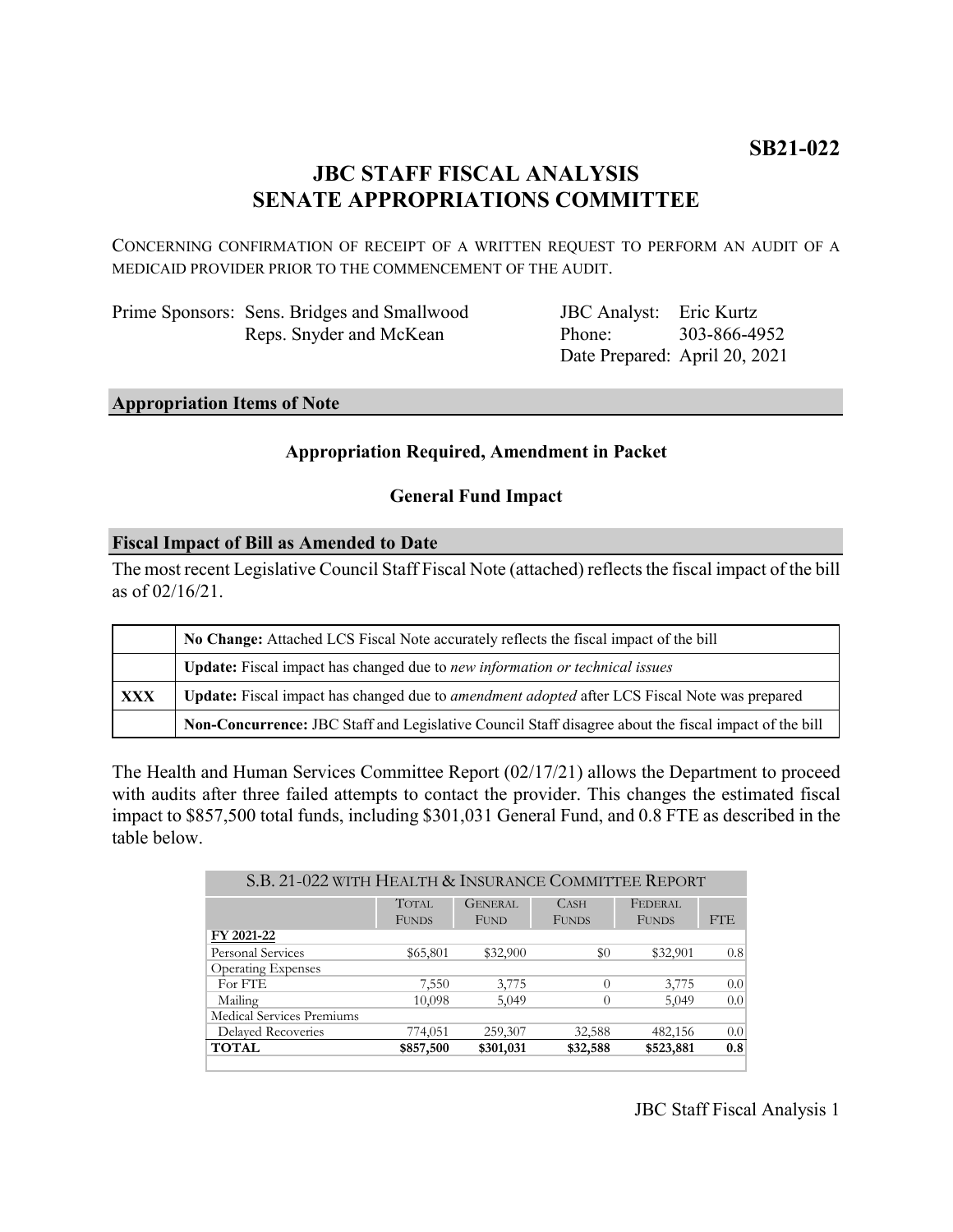|                           | <b>TOTAL</b> | <b>GENERAL</b> | CASH         | FEDERAL      |                  |
|---------------------------|--------------|----------------|--------------|--------------|------------------|
|                           | <b>FUNDS</b> | <b>FUND</b>    | <b>FUNDS</b> | <b>FUNDS</b> | FTE              |
| FY 2022-23                |              |                |              |              |                  |
| <b>Personal Services</b>  | \$71,783     | \$35,891       | $\$0$        | \$35,892     | 1.0              |
| <b>Operating Expenses</b> |              |                |              |              |                  |
| For FTE                   | 1,350        | 675            | 0            | 675          | 0.0              |
| Mailing                   | 10,098       | 5,049          |              | 5,049        | 0.0 <sub>1</sub> |
| Medical Services Premiums |              |                |              |              |                  |
| <b>Delayed Recoveries</b> |              |                |              |              | 0.0 <sub>l</sub> |
| <b>TOTAL</b>              | \$83,231     | \$41,615       | \$0          | \$41,616     | 1.0 <sub>1</sub> |

S.B. 21-022 WITH HEALTH & INSURANCE COMMITTEE REPORT

The Medical Services Premiums costs are due to delayed recoveries. Recoveries are used to offset medical expenses. The additional notification requirements in the bill will delay recoveries, resulting in one-time costs for the shift in when recoveries are available to offset medical expenses.

This update to the estimated fiscal impact is based on and consistent with analysis by Legislative Council Staff.

# **Departmental Difference**

The Department of Health Care Policy and Financing believes it needs an additional FTE that has not been included in the estimated fiscal impact. The Department's estimate of 4 hours of work per additional contact attempt appeared high to both the LCS and JBC staff, but one FTE was included in the estimated fiscal impact to set up procedures, provide notifications for cases not handled by contract services, track compliance with the notification requirements of the bill, and provide evidence of compliance in proceedings.

In addition, the Department projects the bill will reduce recoveries overall by \$136,264, due to the reallocation of recovery contractor time away from pursuing recoveries and toward meeting the notification requirements of the bill. However, testimony from recovery contractors in the Health and Insurance Committee suggested the notifications requirements of the bill may not differ significantly from current contractor practices. There is enough uncertainty about the impact on overall recoveries that the LCS and JBC staff did not include any assumed reduction in the estimated fiscal impact. It is assumed that if any actual reduction in recoveries and corresponding increase in state costs materializes, then it will be addressed through the annual budget process.

## **Amendments in This Packet for Consideration by Appropriations Committee**

| Amendment | <b>Description</b>                                                      |
|-----------|-------------------------------------------------------------------------|
| J.001     | Staff-prepared appropriation amendment                                  |
| L.003     | Bill Sponsor amendment - changes fiscal impact <i>and</i> appropriation |

# **Current Appropriations Clause in Bill**

The bill requires but does not contain an appropriation clause.